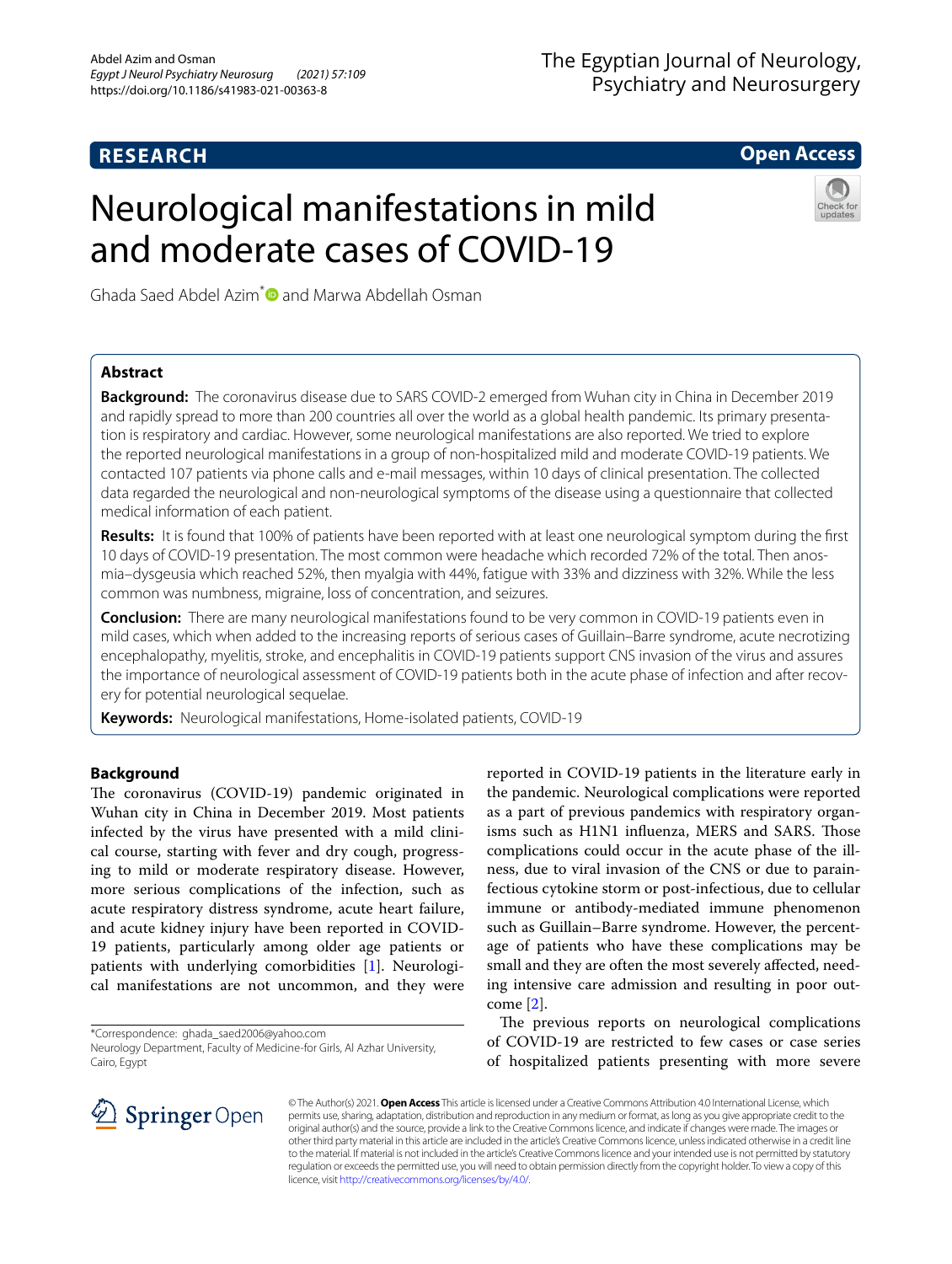illness. But, how common are neurological symptoms in mild non-hospitalized cases of COVID-19, and whether it afects the central or the peripheral nervous system, and are they correlated with symptoms of other afected organs?

To answer these questions, we collected data of a group of non-hospitalized mild-to-moderate cases of COVID-19 through phone calls, as they were isolated for diagnosis of COVID-19.

## **Methods**

We contacted 107 patients with the following inclusion criteria: symptomatic cases with leucopenia and lymphopenia and radiological evidence of COVID-19 pneumonia, symptomatic cases with confrmed COVID-19 infection by PCR in a nasopharyngeal swab and they did not require admission to the hospital. We contacted them within 10 days of clinical presentation, during the period of home isolation. The exclusion criteria were the inability to communicate due to speech impairment or cognitive disability.

The study was conducted in Beni Suef City, Egypt, during the period from the 15th of June to the 1st of August 2020.

An inquiry form to collect the symptomatology of the nervous system in a group of home-isolated COVID-19 patients was used. The form included the neurological symptoms which are mentioned in the previous literature of COVID-19. We also gathered information about the medical history of the patients. The collected data included, but not limited to, the following: age, sex, the onset of the disease, method, and place (health care facility or institution) of diagnosis. Also, history of diabetes, hypertension, cardiac disease or respiratory disease was obtained. In addition, history of headache, epilepsy, stroke, or dementia was collected. Then, neurological manifestations at the onset and after diagnosis of COVID-19: headache (and its criteria and type), anosmia–dysgeusia, muscle pain, dizziness, encephalopathy (disturbed attention, delirium, or confusion), seizures, numbness, fatigue were registered. In addition, non-neurological symptoms at presentation, fever at the onset, respiratory symptoms, or gastrointestinal symptoms were collected.

Results of laboratory investigations when available were obtained by e-mail such as total and diferential leukocyte count, serum ferritin, D-dimer, C-reactive protein and reports of CT chest imaging.

Verbal informed consent was taken from all patients as they were in the period of home isolation subsequent to diagnosis of COVID-19 infection.

Statistical methods: the data were recorded and analyzed by Statistical Package for Social Sciences, version

<span id="page-1-0"></span>**Table 1** Demographic data and distribution of neurological symptoms

| <b>Number of patients</b>                  | 107             |             |
|--------------------------------------------|-----------------|-------------|
| Age (mean $\pm$ SD)                        | $41.23 + 13.94$ |             |
| Sex                                        | Male            | Female      |
| N(% )                                      | 51 (47.6%)      | 56 (52.4%)  |
| Percent of neurological compli-<br>cations | Central         | Peripheral  |
|                                            | 84 (78.5%)      | 89 (83.17%) |

<span id="page-1-1"></span>**Table 2** Neurological manifestations associated with COVID-19

| <b>Manifestation</b>  | Percentage (%) |
|-----------------------|----------------|
| Headache              | 71.96          |
| Anosmia               | 52.34          |
| Dysgeusia             | 52.34          |
| Myalgia               | 43.93          |
| Fatigue               | 32.71          |
| <b>Dizziness</b>      | 31.78          |
| <b>Numbness</b>       | 14.95          |
| Migraine              | 10.28          |
| Loss of concentration | 8.41           |
| Seizures              | 1.87           |
| Behavioral changes    | 0.93           |

20.0 (SPSS Inc., Chicago, Illinois, USA). The description of the variables was carried out by using frequency tables, means and standard deviations (SD), and linear correlation coefficient.

## **Results**

One hundred and seven patients participated in the study. Fifty-one of them are males (47.6%) and 56 of them are females (52.4%). The mean age, sex, and neurological complications are listed in Table [1,](#page-1-0) while Table [2](#page-1-1) tabulates the neurological complications associated with COVID-19 and depicted in Fig. [1](#page-2-0) as bar charts. Also, Fig. [2](#page-2-1) charts the peripheral nervous system complications ratios in bars representation. The central nervous system complications are represented in Fig. [3](#page-3-0) in bar chart.

#### **Discussion**

While coronavirus 2 (SARS-CoV-2) epidemic spreads, it appears that COVID-19 infection is not restricted to the respiratory system; other organs can be afected too. Specifcally as more as the disease spreads, neurological complications in patients with COVID-19 are reported more frequently in the literature [\[3](#page-5-2)]. In this study, we investigate the presence of neurological manifestations in 107 home-isolated COVID-19 patients.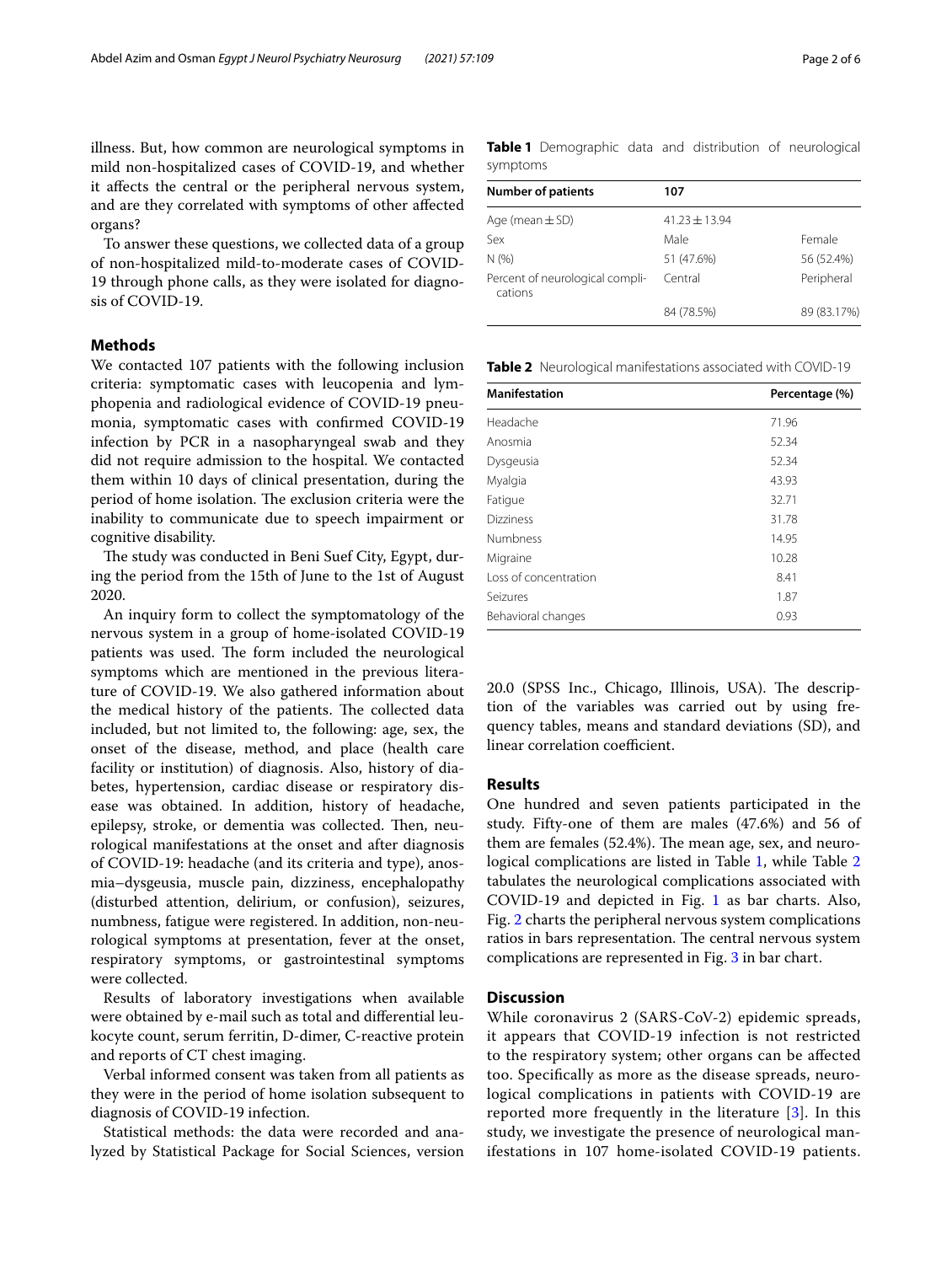

<span id="page-2-0"></span>

<span id="page-2-1"></span>We noticed that 100% of patients present at least one neurological manifestation. So, this was consistent with Garcia-Monco and colleagues who reported that 88% of patients (not required ICU admission) had at least one neurological manifestation [[4](#page-5-3)]. However, this is counterpointed to the study of Mao and colleagues from Wuhan, China who reported that neurological manifestations afect 36% of the patients [[5](#page-5-4)]. In addition, this was contradictory to Pinna and colleagues who described neurological symptoms in 50 out of 650 patients (7.7%) hospitalized with COVID-19 in Chicago, Illinois [[6](#page-5-5)], and Karadaş and colleagues who identifed neurological symptoms in 83 out of 239 patients in Ankara, Turkey [\[7](#page-5-6)] .The difference in results could be explained by the diferences in patients' characteristics as those studies were carried out on hospitalized patients with severe COVID-19 infection. Moreover, the information in those studies was collected retrospectively from electronic medical records. Besides, neurologic manifestations might not be noticed if they were too mild, such as with taste impairment and smell impairment.

It is noticed that headache was a common symptom (77%) of patients followed by anosmia and dysgeusia (52%) of patients. This is in accordance with Garcia-Monco and colleagues who reported that headache and anosmia–dysgeusia were of the most prevalent neurological symptoms with a ratio (44%) and were more prevalent in mild cases of COVID-19 [[4\]](#page-5-3). Headache presented in 13.1% of hospitalized severe cases of COVID-19 in comparison to mild cases (17% vs. 10.3% in less severe cases) [[5\]](#page-5-4).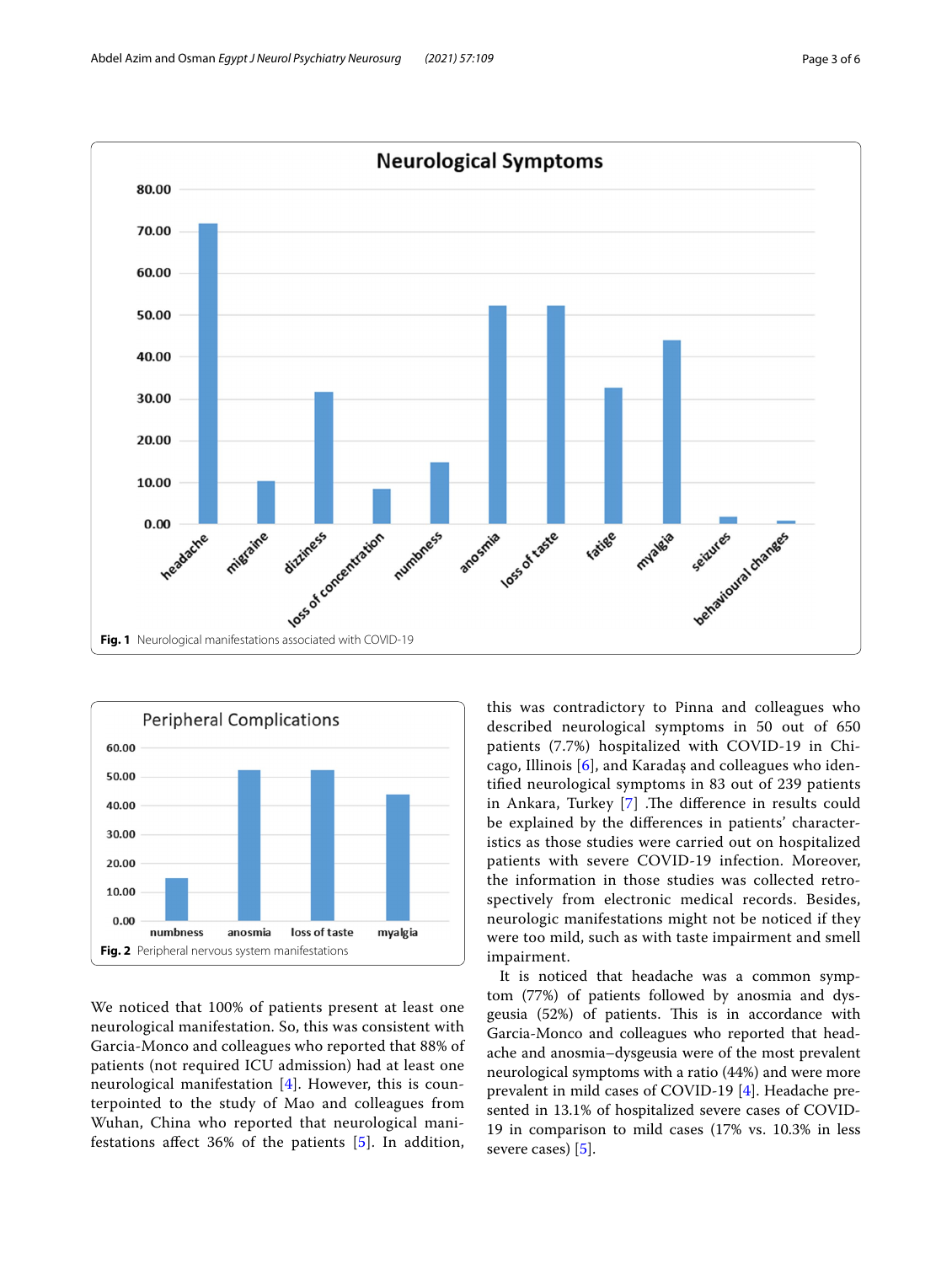

<span id="page-3-0"></span>Headache was characterized by moderate-intensity, dull aching, persistent resembling tension-type headache in most of the patients (67% vs. 10% migrainelike), and two patients with occipital headache. In general, the patients in our study had no history of previous primary headaches, thus, the headache could be caused by the infection and not deterioration of preexisting primary headache. The high frequency of headaches in mild and moderate cases of our study could reflect the overwhelming of severe respiratory symptoms in severe cases of COVID-19 over the neurological symptoms which refected by lower rate of headache in initial reports of severe respiratory COVID-19 cases. Conversely, Yan and colleagues revealed that anosmia and dysgeusia were more prevalent in the COVID-19-positive cases in comparison to the negative cases (smell loss: 68% versus 16% and taste loss 71% versus 17%), using an internet-based cross-sectional survey. The majority of the patients in that study were ambulatory and did not require hospitalization. They supposed that in mild ambulatory COVID-19 patients virus spreads via the nasal route as compared to the severely afected patients, in whom the spread is most likely pulmonary  $[8]$  $[8]$  $[8]$ . On the other hand, Mao and colleagues in their study cohort of 214 Chinese patients demonstrated impairment of taste in 12(5.6%) and impairment of smell in  $11(5.1\%)$  $11(5.1\%)$  $11(5.1\%)$  patients [5].

The main genes, which included in COVID-19 entrance, are ACE2 and TMPRSS2. They are expressed in both the nasal epithelium and support cells of olfactory epithelium. But not in olfactory sensory neurons, signifying a non-neural mechanism for anosmia, which seems to oppose the assumption that the virus directly invades the nervous system [[9\]](#page-5-8).

Myalgia was present in 44% of our patients as it was reported in the study of Garcia-Monco and colleagues, who concluded that it was more in women and was not associated with infammatory markers or serum CK values [[4\]](#page-5-3). Unfortunately, in this study, we could not order the CK serum levels of our home-isolated patients.

Mao and colleagues stated that skeletal muscle injury was present in (19.3%) of patients especially the severely ill and in (4.8%) of patients in the non-severe group. But, it was indistinct whether the cause is through efect of the virus on muscle tissue, or the immune response mediated by infection which resulting in increased cytokines in the serum leading to skeletal muscle injury [[5\]](#page-5-4).

In accordance to the study of Garcia-Monaco and colleagues, 31% of patients presented with dizziness. Dizziness was not associated with vertigo and it seems to be a non-specifc symptom in the context of systemic infection not due to true vestibular dysfunction. The incidence of dizziness ranges from three to 12.1% in diferent reports of COVID-19 presentation [[10,](#page-5-9) [11\]](#page-5-10).

Fatigue is a frequent complaint in patients presenting with symptomatic COVID-19 infection. It was listed as a presenting symptom in 44–69.6% of infected individuals in the early reports of COVID-19 clinical characteristics. Additional studies were followed by meta-analysis, with 34–46% of those patients who sufer from fatigue at presentation, while it was present in 32.71% of our patients [[12\]](#page-5-11).

Less common in this series was paresthesia (14%) of patients. Paresthesia was described as mild tingling and numbness in the hands and legs. We thought it could be due to anxiety or maybe a side effect of medication (chloroquine and hydroxychloroquine). However, there were reports of neuropathic pain in severely afected cases in the retrospective study by Mao and colleagues [\[5](#page-5-4)]. Moreover, three reports of six patients with COVID-19-related neuropathy were published. The authors suggested that the type of neuropathy that afects their patients was not due to Guillain–Barre syndrome (GBS) [\[13](#page-5-12)-15]. Chaumont and colleagues reported four patients (age ranged from 52 to 72 years,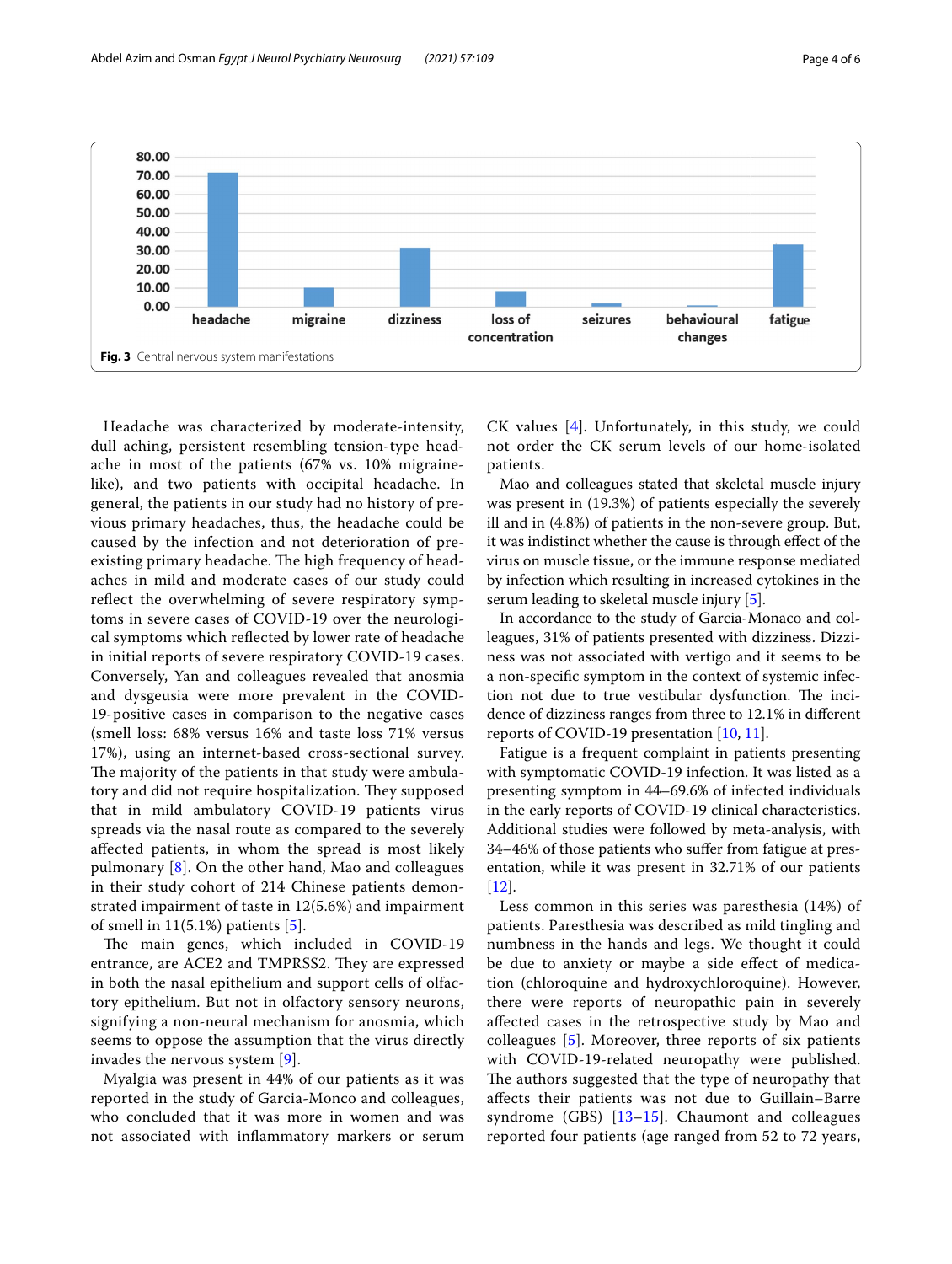all males) who presented with neurological symptoms accompanied by quadriparesis. The data indicate that 3 patients had demyelinating polyradiculoneuropathy; however, the fourth could sufer axonal neuropathy. The neuropathy was asymmetrical in one patient [[15](#page-5-13)]. The mechanism of peripheral neuropathy caused by COVID-19 may be autoimmune as in GBS, or due to the direct cytotoxic efect of the virus on peripheral nerves  $[16]$  $[16]$ .

Among the less frequent manifestations in our series were loss of concentration, seizures, and behavioral changes. However, they were transient and mostly associated with the presence of fever. In accordance with these results, Garcia-Monco and colleagues reported that seizures were present in 2% of patients in their series and have been reported in a few patients to date [[4\]](#page-5-3). At this time, it is not clear whether the seizures were coincidental or due to SARS-CoV-2 viral efects or caused by the medications used for treatment.

Neurological involvement in COVID-19 may be due to direct viral injury to the nervous system or through indirect mechanisms. Viruses can enter the CNS through hematogenous spreading and neuronal retrograde dissemination. In the hematogenous route, the viruses disseminate all over the body via the blood stream and then go into the brain by crossing the blood–brain barrier. While in retrograde viral spreading, the virus infects the peripheral neurons and transported via the cells to invade the CNS [\[17](#page-5-15)].

Although the micro-invasiveness of SARS-CoV-2 has not yet been confrmed, multiple pieces of evidence suggest that other human coronaviruses can use both the blood stream and dissemination through neurons to infiltrate the CNS  $[18]$  $[18]$ . Once infecting the lungs, coronaviruses can penetrate the epithelial barrier, get into the blood stream and enter the CNS by invading the endothelial cells of the BBB, or infecting the epithelial cells lining the choroid plexus of the blood–CSF barrier. Furthermore, it can invade leukocytes that are monocytes, granulocytes, and lymphocytes. After being activated by infection, these leukocytes spread to other tissues and cross the BBB. After entering into nervous system, leukocytes produce pro-infammatory cytokines such as TNF which results in injury of both oligodendrocytes and neurons [\[19](#page-5-17)].

Moreover, the spike protein on the surface of SARS-CoV-2 bonded to the ACE2 receptor on the host cell is very important to infection. Furthermore, ACE2 present on the neurons, astrocytes, and oligodendrocytes. In addition, they are found in the ventricles, substantia nigra, posterior cingulate cortex, middle temporal gyrus and olfactory bulb. Due to the extensive

expression of the ACE2 receptor in the CNS it could be assumed that SARS-CoV-2 could infect neurons and the glia all over the CNS [[20](#page-5-18)].

Our study has the following limitations; frst, the recorded symptoms were based on subjective descriptions provided by the patients, who were in isolation. Second, we could not perform a neurological examination, or advanced neuroimaging such as MRI, or diagnostic procedures as electromyography during the outbreak. Third, the neurological symptoms collected in the frst few days of presentation, we contacted every patient once or two times mostly within the frst week of home isolation and unfortunately, we did not arrange for repeating contact in regular times and we could not tabulate the time of contact of every patient. However, long-term neurological efects should not be overlooked.

#### **Conclusion**

The study reflected a significant rate of neurological involvement in non-hospitalized individuals with COVID-19 infection in the community, which when added to the increasing reports of serious cases of Guillain–Barre syndrome, acute necrotizing encephalopathy, myelitis, stroke, and encephalitis in COVID-19 patients support CNS invasion of the virus and assures the importance of neurological assessment of COVID-19 patients both during the acute phase of illness and after recovery for potential neurological sequelae.

#### **Abbreviations**

BBB: The blood–brain barrier; COVID-19: Coronavirus disease of 2019; SARS: Severe acute respiratory syndrome; SARS-CoV-2: Severe acute respiratory syndrome corona virus type 2; MERS: Middle East respiratory syndromerelated corona virus; H1N1: Hemagglutinin 1 Neuraminidase 1 (Infuenza A virus subtype H1N1); ACE2: Angiotensin-converting enzyme 2; TMPRSS2: Transmembrane protease serine 2; CK: Creatine kinase; GBS: Guillain–Barre syndrome; CNS: Central nervous system; MRI: Magnetic resonance imaging; TNF: Tumor necrosis factor.

#### **Acknowledgements**

The authors acknowledge the patients for their participation and cooperation in this study.

#### **Authors' contributions**

GSAA and MAO contributed to the research idea, data analysis and interpretation. GSAA and MAO designed and conceptualized the study. GSAA contributed to data collection. MAO contributed to data analysis including statistical analysis. GSAA and MAO contributed to manuscript writing and revision. Both authors read and approved the fnal manuscript.

#### **Funding**

The authors did not receive any funding for this research.

#### **Availability of data and materials**

The datasets used during the current study are available from the corresponding author on reasonable request.